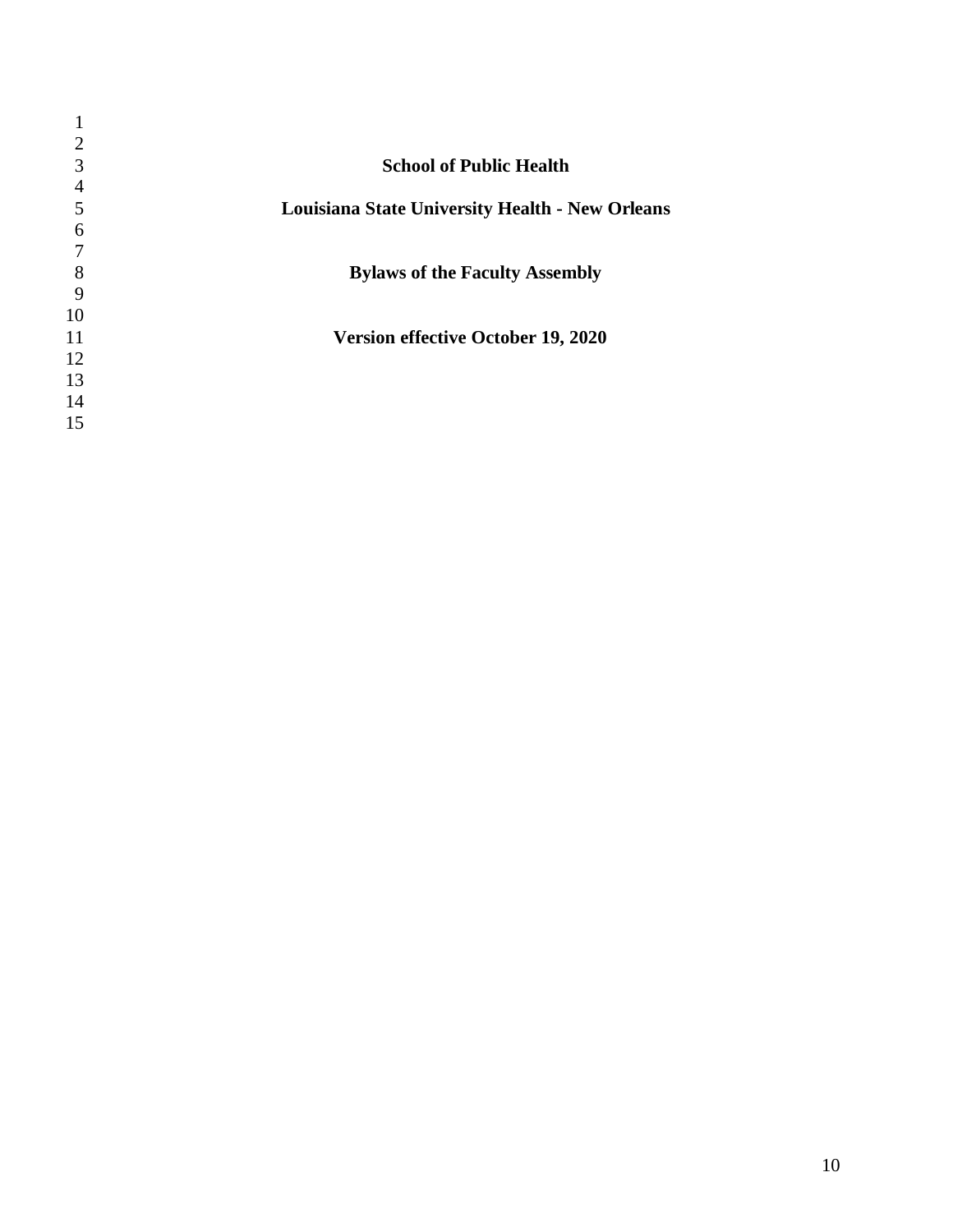| 16<br>17                                                 | <b>PREAMBLE</b>                                                                                                                                                                                                                                                                                                                                                                                                                                                                                                                                                                                                                                                                                                                      |
|----------------------------------------------------------|--------------------------------------------------------------------------------------------------------------------------------------------------------------------------------------------------------------------------------------------------------------------------------------------------------------------------------------------------------------------------------------------------------------------------------------------------------------------------------------------------------------------------------------------------------------------------------------------------------------------------------------------------------------------------------------------------------------------------------------|
| 18<br>19<br>20<br>21<br>22<br>23<br>24                   | The Bylaws of the Faculty Assembly of the Louisiana State University Health - New Orleans<br>(LSU Health-NO) School of Public Health (SPH) are established within the guidelines set forth<br>by the Louisiana State University and the Louisiana State University Health - New Orleans. The<br>Bylaws establish the policies and procedures by which the School of Public Health fulfills its<br>mission.                                                                                                                                                                                                                                                                                                                           |
| 25<br>26<br>27                                           | The mission of the LSU Health-NO School of Public Health is to advance health and well-being<br>of the population through education and research with focus on issues affecting Louisiana.                                                                                                                                                                                                                                                                                                                                                                                                                                                                                                                                           |
| 28<br>29<br>30                                           | This mission is accomplished through promoting the highest levels of intellectual and<br>professional endeavors in instruction, research, and service in the field of Public Health.                                                                                                                                                                                                                                                                                                                                                                                                                                                                                                                                                 |
| 31<br>32                                                 | <b>ARTICLE I. NAME</b>                                                                                                                                                                                                                                                                                                                                                                                                                                                                                                                                                                                                                                                                                                               |
| 33<br>34<br>35                                           | <b>NAME</b><br>This organization shall be known as the Louisiana State University Health - New Orleans School<br>of Public Health Faculty Assembly, hereafter referred to as Faculty Assembly.                                                                                                                                                                                                                                                                                                                                                                                                                                                                                                                                       |
| 36<br>37                                                 | <b>ARTICLE II. PURPOSE AND PRINCIPLE</b>                                                                                                                                                                                                                                                                                                                                                                                                                                                                                                                                                                                                                                                                                             |
| 38<br>39<br>40<br>41<br>42<br>43<br>44<br>45             | <b>PURPOSE</b><br>The purpose of the Faculty Assembly is to implement the legislative powers of the faculty in the<br>course of their fulfillment of the mission of the LSU Health-NO School of Public Health. The<br>goal of the Faculty Assembly in the governance of the School of Public Health is to foster an<br>active, informed faculty, and to promote open communication among all members of the<br>community of the School of Public Health pursuant to the School's Mission and Strategic Plan.                                                                                                                                                                                                                         |
| 46<br>47<br>48<br>49<br>50                               | <b>PRINCIPLE</b><br>Decisions and responsibilities of the Faculty Assembly provide for shared authority and<br>interdependent accountability for academic and professional issues, policies, standards, and<br>procedures to promote excellence in teaching, scholarship, research, and service.                                                                                                                                                                                                                                                                                                                                                                                                                                     |
| 51<br>52<br>53<br>54<br>55<br>56<br>57<br>58<br>59<br>60 | <b>FUNCTION</b><br>The general functions of the Faculty Assembly are as follows:<br>The Assembly shall serve as the representative voice of the faculty, providing a means of<br>communication among faculty members, and between the faculty and the Dean and<br>Administration of LSU Health-NO School of Public Health. The Assembly shall review the<br>governance of the School of Public Health, and make recommendations and approve changes in<br>existing policies or establish new policies relating to the LSU Health-NO School of Public<br>Health brought to the Assembly for consideration by the Dean or by its own members. To this<br>end, the Faculty Assembly shall create committees and convene the faculty to: |
| 61                                                       | Determine policies for admission, progression, and graduation of students.<br>1.                                                                                                                                                                                                                                                                                                                                                                                                                                                                                                                                                                                                                                                     |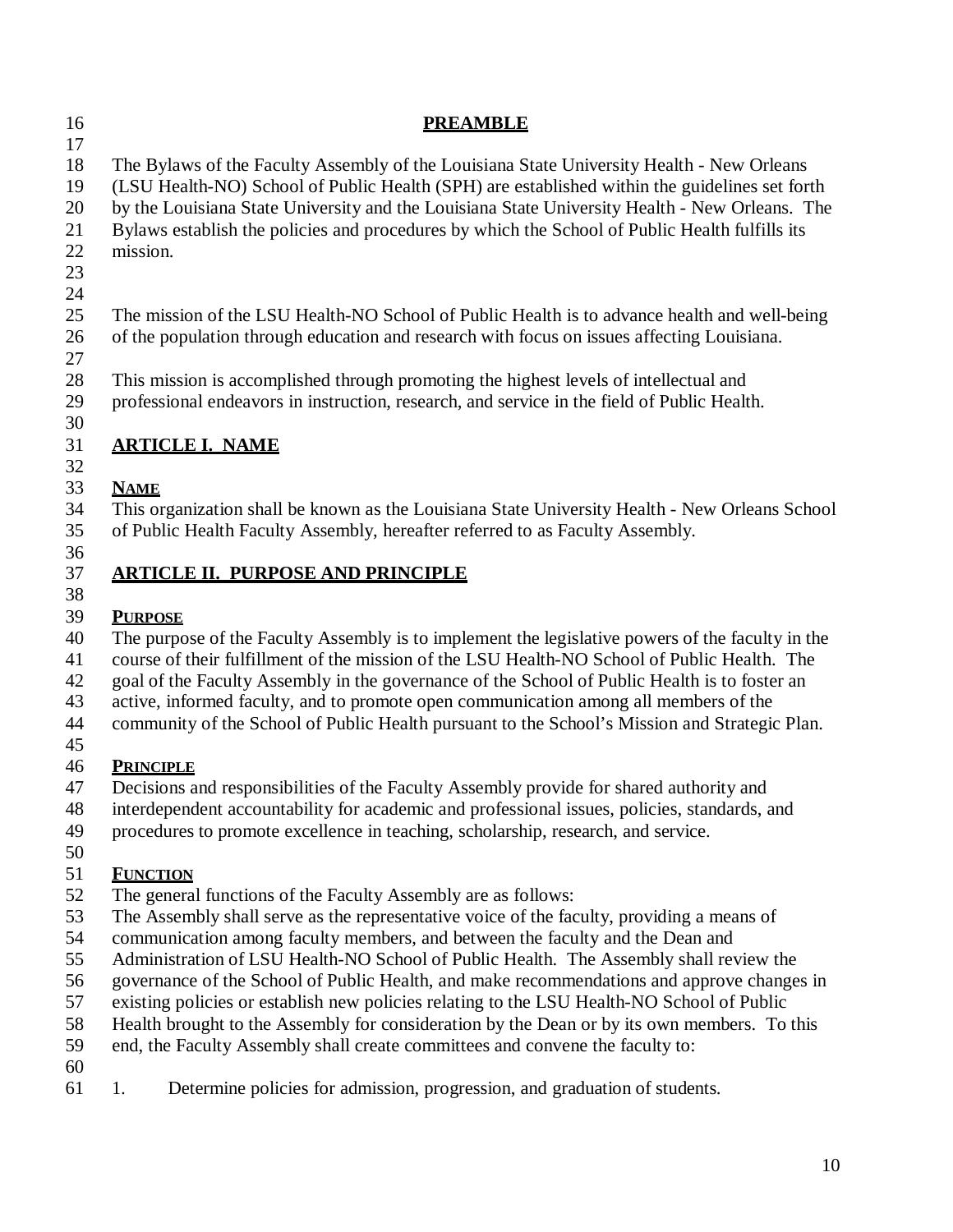- 62 2. Establish educational policies and standards of instruction.
- 63 3. Plan, implement and evaluate curricula in all educational programs.
- 64 65 4. Establish policies/procedures for faculty appointment, promotion and tenure.
- 66 5. Promote student and faculty interests.
- 67 6. Promote public health scholarship in education, research, service, and practice.
- 68 7. Evaluate and approve by vote any significant changes proposed by
- 69 committees or individual faculty members.
- 70 8. Review and revise School of Public Health Faculty Assembly Bylaws.
- 71

## 72 **ARTICLE III. MEMBERSHIP**

# 73 74 **MEMBERS**

- 75 All non-administrative faculty members are automatically granted membership in the Faculty
- 76 Assembly and are invited and encouraged to participate. All non-administrative academic
- 77 faculty members employed at the 75% FTE level or greater by the School of Public Health and
- 78 having the academic rank of instructor or above shall be voting members of the Faculty
- 79 Assembly. Adjunct, joint, and part-time non-administrative faculty (at 74% or less FTE)
- 80 members are non-voting members of the organization, but may attend meetings and speak to any
- 81 issue. Administrative faculty is defined as faculty members who are Deans, Associate Deans,
- 82 Assistant Deans, Academic Program or Department Heads, Directors of Offices, and other
- 83 administrators appointed by the Dean.
- 84
- 85 Meetings are open to all members except for closed sessions or meetings of the Executive Board.

## 86 87 **Delegates**

- 88 89 Delegates provide a mechanism for establishing a quorum of regular voting members while also ensuring broad representation. Quorum is two thirds of the Delegates.
- 90
- 91 All members of the Assembly shall be eligible for selection as Delegates. One delegate will be
- 92 93 selected from each Academic Program and each Service/Research Program according to procedures established by each Program.
- 94
- 95 96 97 Each Delegate shall serve for two years or until their successor is selected, and their terms of office shall begin on July 1. Delegates are required to attend Faculty Assembly meetings. If a Delegate cannot attend a meeting, the Delegate may give proxy in writing to another member of
- 98 the Faculty Assembly.
- 99
- 100 A Delegate is subject to forfeiture of his/her office as a Delegate if that Delegate is absent
- 101 102 without representation of proxy from fifty percent or more of the regularly scheduled meetings within an academic year. Under the aforesaid conditions, the Secretary may request that the
- 103 program members dismiss the Delegate and select a new Delegate.
- 104
- 105
- 106
- 107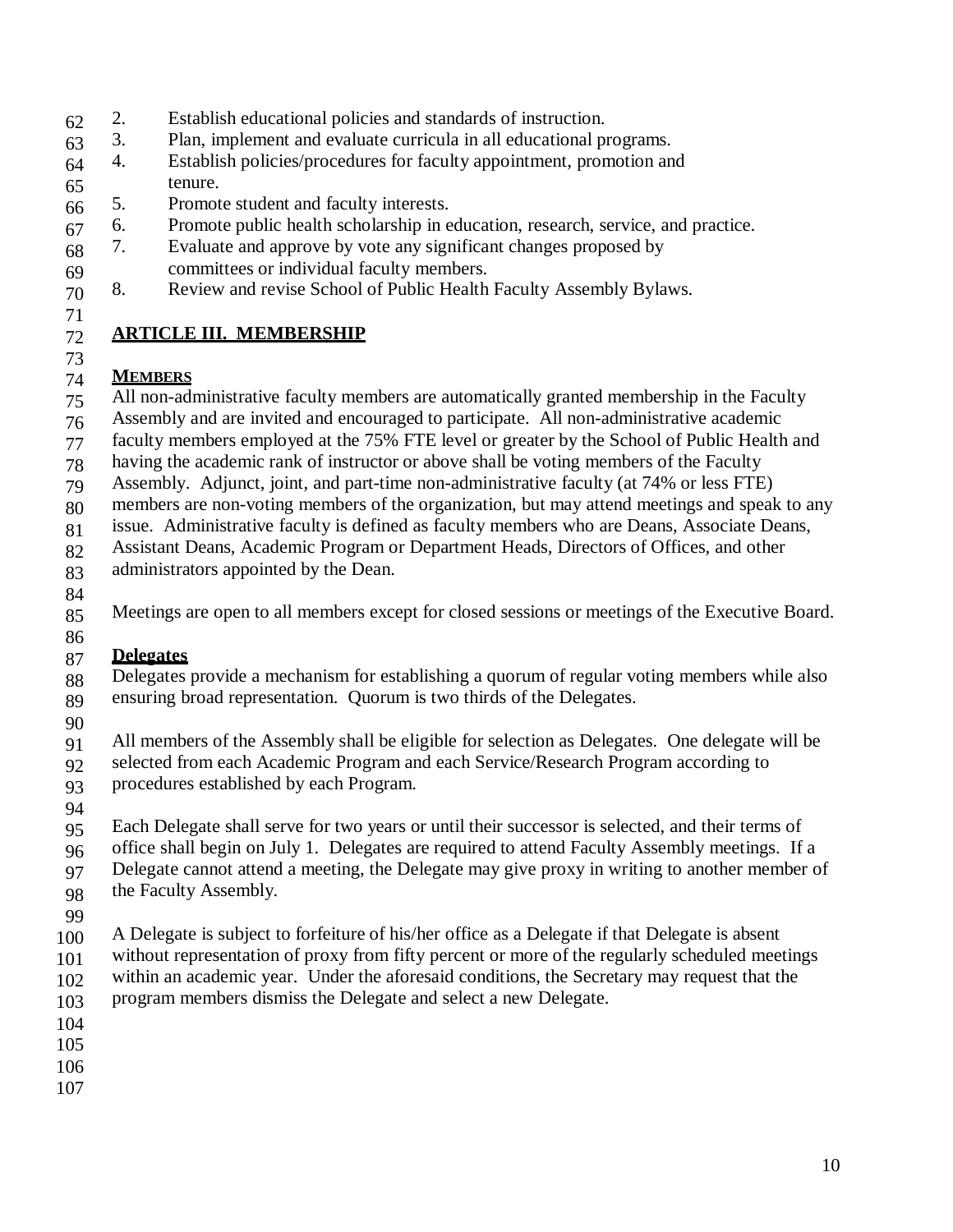#### 108 **ARTICLE IV. OFFICERS**

109

#### 110 **OFFICERS**

- 111 The officers of the Faculty Assembly will consist of the President, President-Elect, Secretary and
- 112 Immediate Past President. Together, these four officers shall constitute the Executive Board.
- 113 Officers of the Faculty Assembly will be elected from the voting members who have been on the
- 114 faculty of the LSU Health-NO School of Public Health for a minimum of one year. All voting
- 115 members of the Assembly shall be eligible for election as officers if they have been on the
- 116 faculty of the School of Public Health for a minimum of one year. A term for each officer is two
- 117 (2) fiscal years, unless otherwise specified in the Bylaws. The fiscal year begins July 1 and ends
- 118 June 30 of the following year. No officer may serve more than one full term consecutively or
- 119 hold more than one office at a time. Persons taking office partway through a term to fill a
- 120 vacancy may therefore stand for that same office for the succeeding term if they so choose.
- 121

#### 122 **President**

- 123 A. The President-Elect of the Faculty Assembly will become the President in even-
- 124 numbered years.
- 125 B. The duties of the President are to:
- 126 127 1. Represent the faculty in its dealings with the Administration of the School of Public Health.
- 128 2. Report to and communicate with the faculty on all matters affecting its interests.
- 129 3. Represent the faculty on the Administrative Council.
- 130 4. Call the Faculty Assembly meetings.
- 131 132 5. Advise faculty of the meetings at least two (2) weeks in advance so that the faculty may request items to be placed on the agenda.
- 133 6. Prepare the agenda for the secretary to circulate.
- 134 7. Preside over the Faculty Assembly meetings.
- 135 8. Arrange meetings of the assembled faculty at least once per semester (3 per year).
- 136 137 9. Authenticate, by signature when necessary, all acts, orders, and proceedings of the Faculty Assembly
- 138 139 10. Follow parliamentary procedures based on the stipulated edition of *Robert's Rules of Order*.
- 140

# 141 142 **President-Elect**

- 143 144 145 A. The President-Elect of the Faculty Assembly will be elected in the second year of the President's term and has a term of one year. B. The duties of the President-Elect are to:
- 146 147 1. Assume the responsibilities of the President in the absence of or at the request of the President.
- 148 149 2. Hold joint responsibility with the Secretary and Bylaws, Nominations and Elections Committee for counting all votes in regular and special election voting. 3. Notify faculty of the results of all elections in collaboration with the Secretary.
- 150 151 152 4. Introduce new faculty members to the mission and purpose of the Faculty Assembly and its Standing Committees.
- 153 5. Determine that a quorum is present prior to a vote.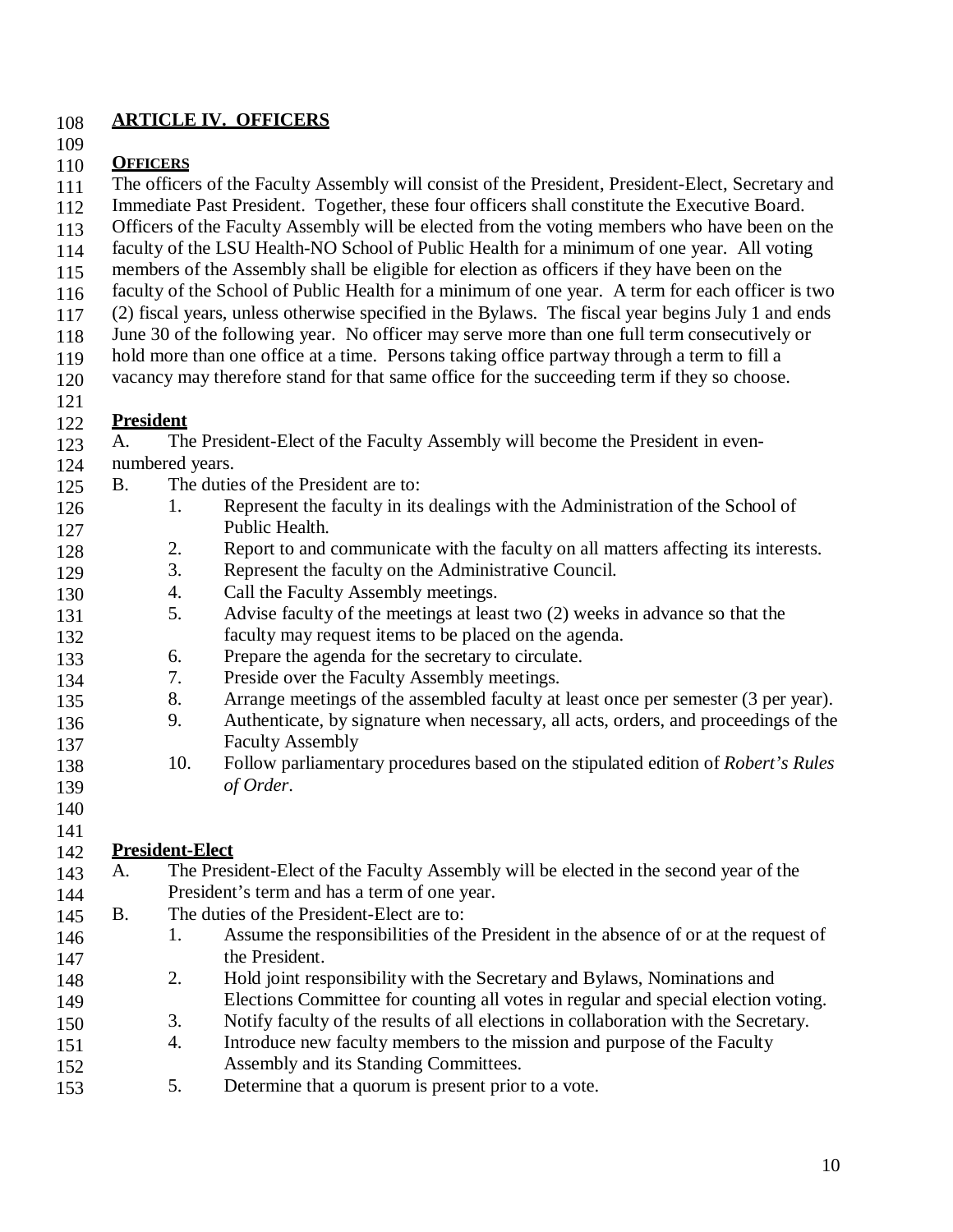| 154 | Assume other duties as delegated by the President.                                 |
|-----|------------------------------------------------------------------------------------|
| 155 | Assume the responsibilities of the President at the end of the current President's |
| 156 | term.                                                                              |

157

#### 158 **Secretary**

| 159 | A.        |                                     | The Secretary of the Faculty Assembly will be elected in even-numbered years.                |  |
|-----|-----------|-------------------------------------|----------------------------------------------------------------------------------------------|--|
| 160 | <b>B.</b> | The duties of the Secretary are to: |                                                                                              |  |
| 161 |           | 1.                                  | Circulate an agenda one week prior to each meeting.                                          |  |
| 162 |           | 2.                                  | Prepare and circulate the minutes from the Faculty Assembly meetings.                        |  |
| 163 |           | 4.                                  | Validate and maintain current lists of voting and non-voting members of the                  |  |
| 164 |           |                                     | Faculty Assembly.                                                                            |  |
| 165 |           | 5.                                  | Hold joint responsibility with the President-Elect/Past President for counting all           |  |
| 166 |           |                                     | votes in regular and special election voting.                                                |  |
| 167 |           | 6.                                  | Coordinate with the Bylaws Committee to notify the President and faculty of                  |  |
| 168 |           |                                     | results of votes.                                                                            |  |
| 169 |           | 7.                                  | Maintain permanent and official electronic files of all proceedings of the Faculty           |  |
| 170 |           |                                     | Assembly.                                                                                    |  |
| 171 |           | 8.                                  | Coordinate with the Bylaws Committee to provide the roster of Faculty Assembly               |  |
| 172 |           |                                     | Committee members and elected representatives every July.                                    |  |
| 173 |           |                                     |                                                                                              |  |
| 174 |           | <b>Past President</b>               |                                                                                              |  |
| 175 | A.        |                                     | The individual filling the office of President shall, upon completion of his/her term, serve |  |
| 176 |           |                                     | as Past President for one year to provide continuity to the Executive Board.                 |  |
| 177 | <b>B.</b> |                                     | The duties of the Past President are to:                                                     |  |
| 178 |           | 1.                                  | Assume the responsibilities of the President in the absence of or at the request of          |  |
| 179 |           |                                     | the President.                                                                               |  |
| 180 |           | 2.                                  | Hold joint responsibility with the Secretary and Bylaws, Nominations and                     |  |
| 181 |           |                                     | Elections Committee for counting all votes in regular and special election voting.           |  |
| 182 |           | 3.                                  | Notify faculty of the results of all elections in coordination with the Secretary and        |  |
| 183 |           |                                     | <b>Bylaws Committee.</b>                                                                     |  |
| 184 |           | 4.                                  | Introduce new faculty members to the mission and purpose of the Faculty                      |  |
| 185 |           |                                     | Assembly and its Standing Committees.                                                        |  |
| 186 |           | 5.                                  | Determine that a quorum is present prior to a vote.                                          |  |
| 187 |           | 6.                                  | Assume other duties as delegated by the President.                                           |  |
| 188 |           |                                     |                                                                                              |  |
| 189 |           |                                     | <b>ARTICLE V. MEETINGS</b>                                                                   |  |

## 190 191 **REGULAR MEETINGS**

192

193 194 195 196 Meetings of the Faculty Assembly will be held periodically on a schedule determined by the needs of the Assembly, as specified by FA Operating Procedures, subject to the restriction that while a scheduled meeting may be rescheduled or cancelled, at least one meeting must be held in each semester. This will ensure accordance with Regulations of the Board of Supervisors of the

197 Louisiana State University Chapter I Section 1-2.3c, which require a minimum of three meetings

- 198 annually.
- 199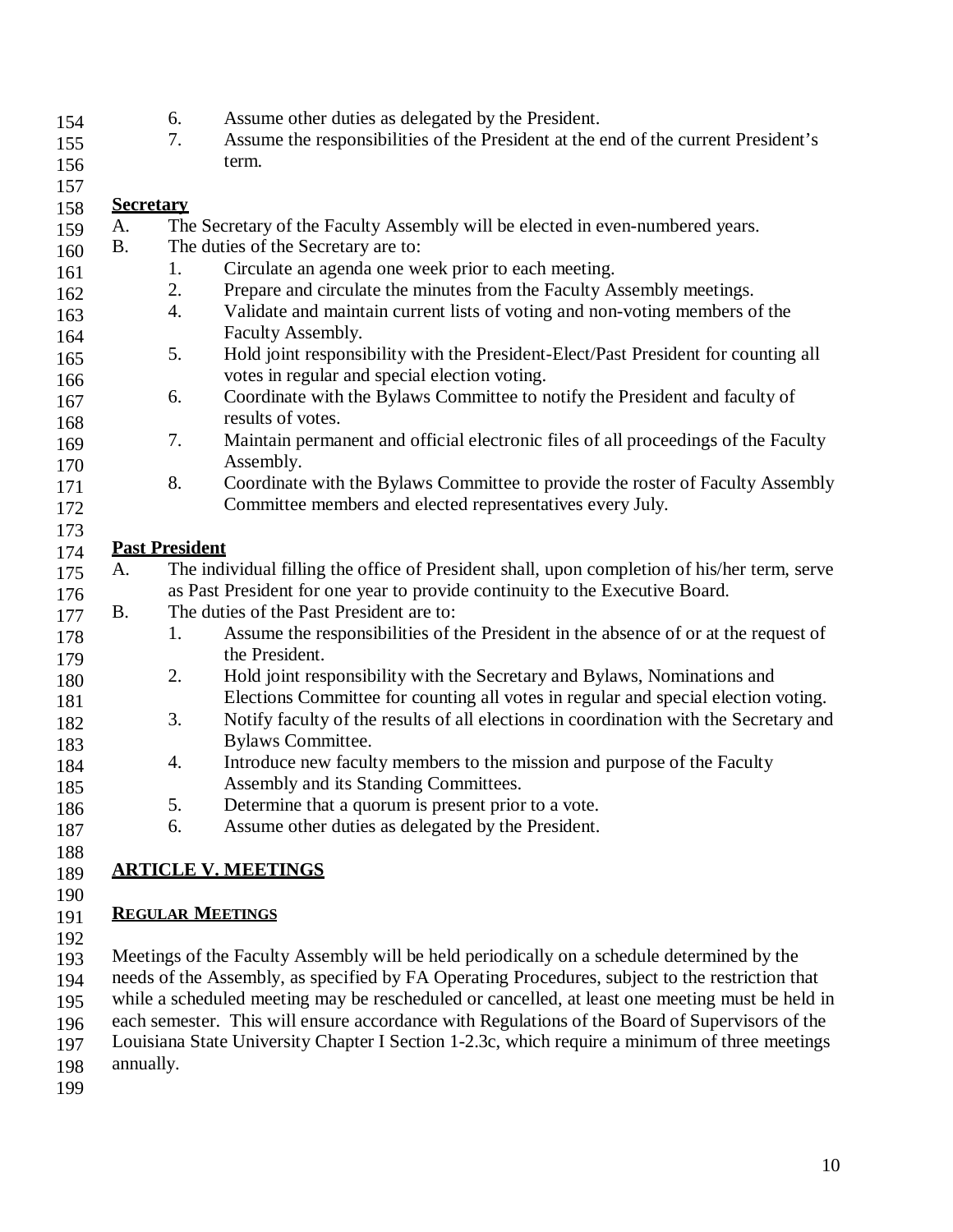#### 200 **SPECIALMEETINGS**

- 201 Special meetings of the Faculty Assembly may be called by the Dean or President at any time. A
- 202 special meeting may be called upon written petition of one fourth or more of the voting faculty.
- 203 The purpose of the requested meeting must be specified on the petition. The President will
- 204 convene the special meeting within two weeks of receipt of the petition. The subject of the
- 205 petition will be the first item of business. Other business may be considered during a special
- 206 meeting only with approval of the members of the faculty present but may not be voted upon if
- 207 not on the agenda.
- 208

#### 209 **QUORUM**

210 Two thirds of the Delegates constitute a quorum.

# 211 212 **VOTING**

- 213 In the presence of a quorum, a decision of the majority of the members voting is considered to be
- 214 the action of the faculty. Voting may take place by hand or voice vote during regular or special
- 215 meetings of the Faculty Assembly. Secret ballot may be used when determined appropriate by
- 216 the President-Elect/Past President.

# 217 218 **PROXY**

- 219 220 221 222 223 224 225 226 227 Proxy is written authorization given by one Faculty Assembly member to another to act as his or her agent and/or substitute at a meeting. Representation proxy is defined as a substitute Delegate's presence at a scheduled meeting which the Delegate is unable to attend. Voting proxy is defined as the agent's ballot cast according to the preference of the absent Faculty Assembly member. All proxy forms must include the signature of the absent member, the name of the person being designated to vote on that member's behalf, the meeting for which this designation applies, and any stipulated voting instructions. The form must be submitted to the Secretary prior to any relevant vote. It then becomes part of the permanent file of Faculty Assembly proceedings.
- 228

#### 229 **PROCEDURES**

- 230 The rules contained in *Robert's Rules of Order* (Robert's Rules of Order Simplified and Applied,
- 231  $2<sup>nd</sup>$  edition) shall govern the meetings of the Faculty Assembly, including all Standing and
- 232 special Ad Hoc committees, except as otherwise provided in the Bylaws.
- 233 234

# 235 **ARTICLE VI. COMMITTEES OF THE FACULTY**

236

# 237 **AUTHORITY AND RESPONSIBILITY**

- 238 The Faculty Assembly has the authority and responsibility for approving recommendations of the
- 239 various committees of the Faculty Assembly and for implementing academic and faculty
- 240 policies. Certain functions may be delegated by the Faculty Assembly to Standing or special Ad
- 241 Hoc committees.

# 242

#### 243 **RECORD ING**

- 244 A faculty member of each committee will be designated by the committee Chairperson to record
- 245 the minutes of committee meetings, to be maintained in electronic form on the official Faculty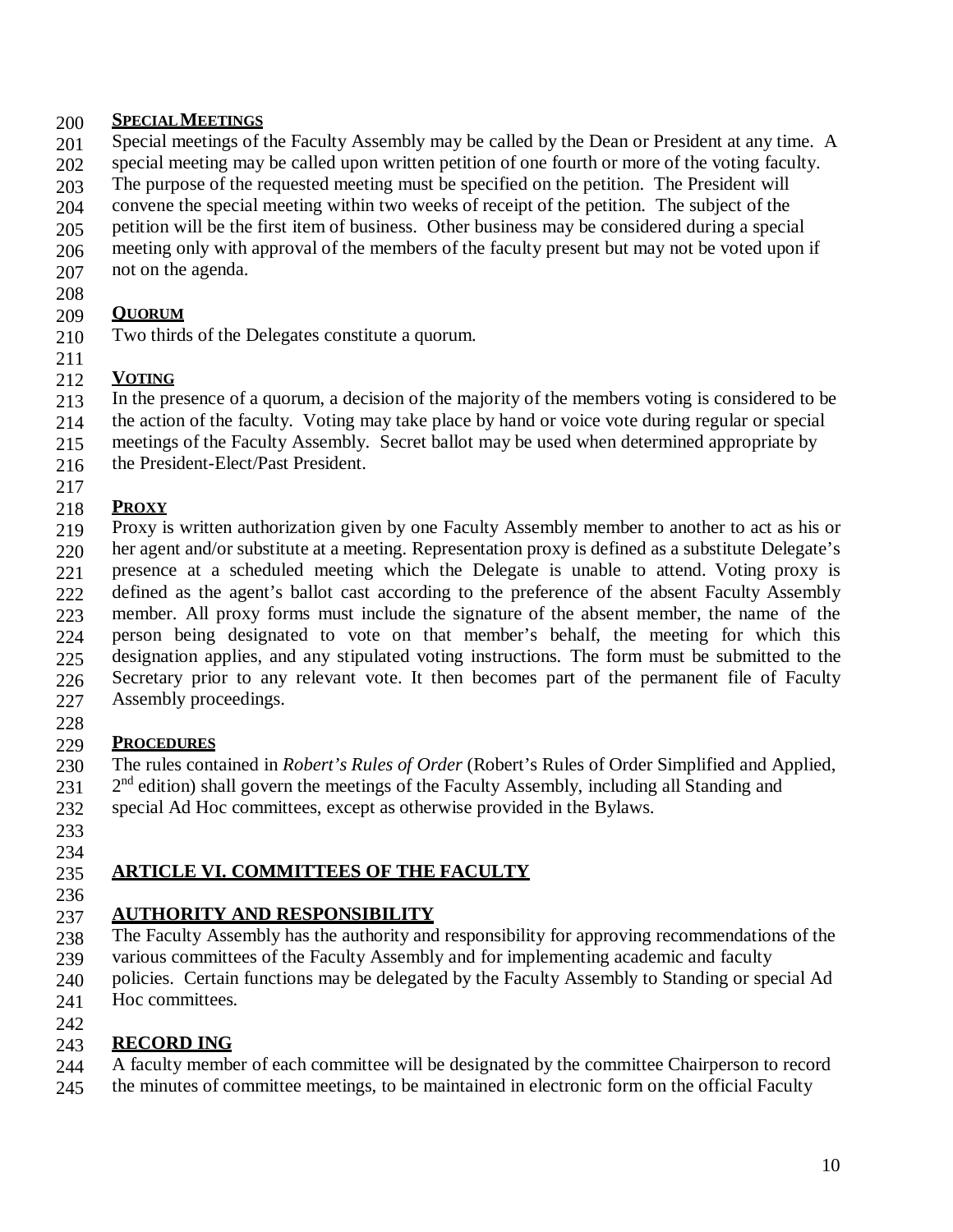Assembly web site. The committee Chairperson will be responsible for sending the committee meeting minutes to the FA secretary.

 **STANDING COMMITTEES**

 

#### A. **The Standing Committees of the Faculty Assembly are**:

- 1. Faculty Appointments, Promotions, and Tenure Committee
- 2. Bylaws, Nominations and Elections Committee
- 3. Curriculum Committee
- 4. Faculty and Student Grievance Committee

## B. **Purpose**

The purpose of the Standing Committees is to assist the faculty in carrying out the functions and responsibilities of the Faculty Assembly.

## C. **Function**

The function of the Standing Committees is to implement those functions mandated to them by the Faculty Assembly, and to recommend to the faculty further policies and procedures deemed necessary to fulfill the mission of the LSU Health-NO School of Public Health.

# D. **Membership**

- 1. All voting members of the Faculty Assembly are eligible to serve on Standing Committees. Administrative faculty are eligible to serve on Committees of the Assembly where specified by a particular Committee's membership rules.
- 271 2. Each faculty member may serve in an elected or appointed capacity on up to three School of Public Health Faculty Assembly Standing Committees concurrently (ex officio membership does not count toward this limit).
- 3. Members of the Standing Committees are to be elected unless otherwise specified 275 in these Bylaws. Faculty committee members may give proxy to a voting<br>276 committee member. committee member.
- 4. The Bylaws, Nominations and Elections Committee will provide for special elections to fill committee membership vacancies for the balance of the vacated term within one month of the vacancy, unless the vacancy occurs within ninety days of the end of the term, in which case the vacancy may be left open until a new member is selected as part of the upcoming regularly scheduled election.
- 5. A term of Standing Committee membership is two fiscal years, unless otherwise specified in the Bylaws. The fiscal year begins July 1 and ends June 30 of the following year.
- 6. Each faculty member may serve no more than two consecutive terms on a particular committee. At least a one (1) year break in membership must occur before a faculty member can serve on that committee again.
- 7. Membership on all Standing Committees shall be staggered to provide for carry-over representation.
- 8. For committees requiring student members, such members are selected by Student Government Association. Student members have voting privileges as designated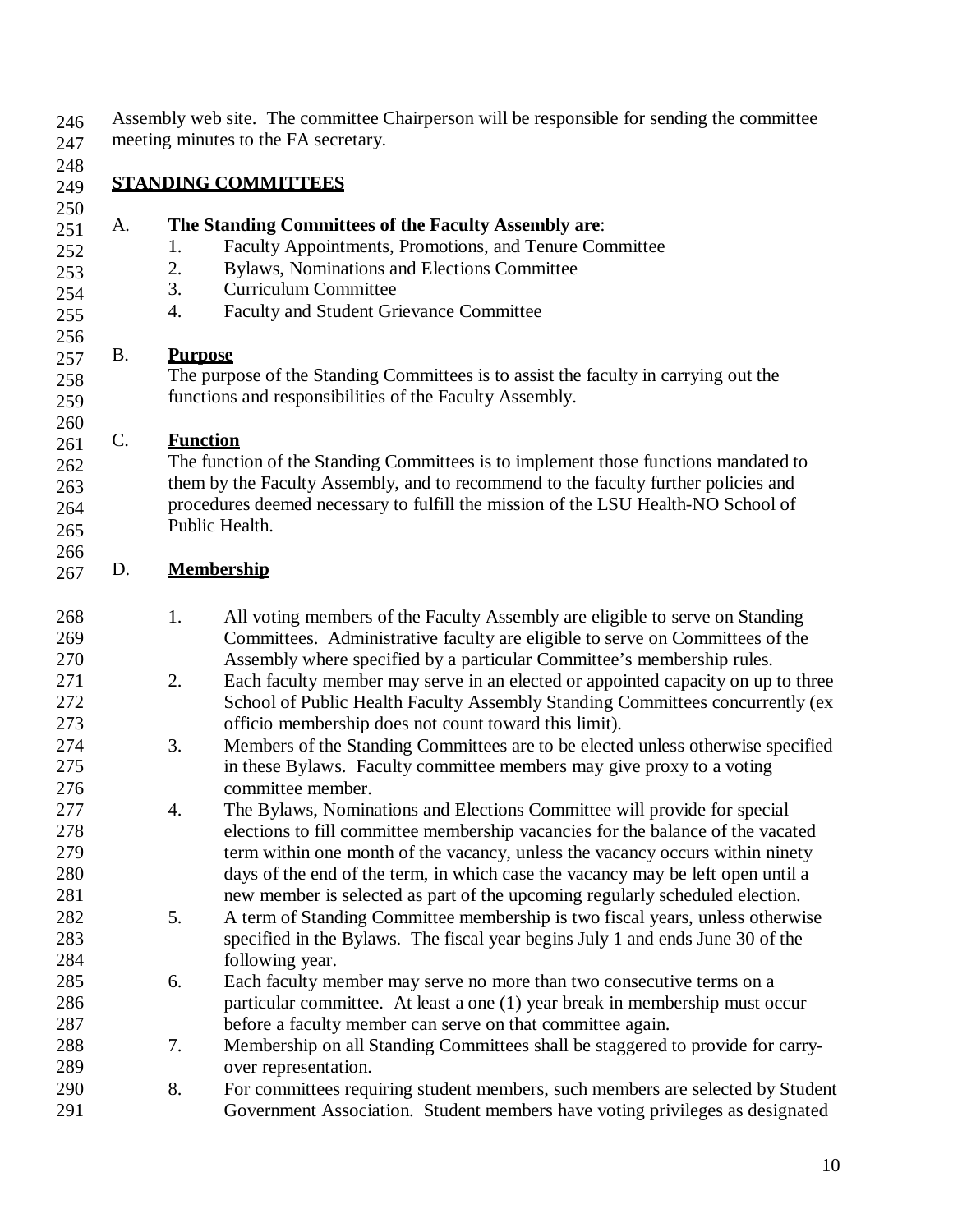| 292 |    |                 |                | by each committee. Student membership terms are for not more than two years.     |
|-----|----|-----------------|----------------|----------------------------------------------------------------------------------|
| 293 |    |                 |                | A student may serve two consecutive terms.                                       |
| 294 |    | 9.              |                | Standing Committees may request faculty or other resource persons to advise      |
| 295 |    |                 |                | them on the committee's work. These resource persons do not have voting          |
| 296 |    |                 |                | privileges on the committee.                                                     |
| 297 |    | 10.             |                | The Dean may appoint a faculty member as an advisor to a Standing Committee.     |
| 298 |    |                 |                | This faculty member does not have voting privileges.                             |
| 299 |    | 11.             |                | Faculty members representing their departments or programs are selected by their |
| 300 |    |                 |                | respective departments or programs.                                              |
| 301 |    |                 |                |                                                                                  |
| 302 | Е. | <b>Officers</b> |                |                                                                                  |
| 303 |    |                 |                |                                                                                  |
| 304 |    |                 | 1. Chairperson |                                                                                  |
| 305 |    |                 | a.             | The members of each Standing Committee will elect a Chairperson from             |
|     |    |                 |                |                                                                                  |
| 306 |    |                 |                | the committee.                                                                   |
| 307 |    |                 | 1)             | The Chairperson will serve a term of two years.                                  |
| 308 |    |                 | 2)             | A committee member may serve as Chairperson for no more than                     |
| 309 |    |                 |                | two consecutive terms. At least a one-year break in serving as                   |
| 310 |    |                 |                | Chairperson must then occur before a faculty member can serve as                 |
| 311 |    |                 |                | Chairperson on that particular committee again.                                  |
| 312 |    |                 | 3)             | The Chairperson of any Standing Committee must have been on                      |
| 313 |    |                 |                | the faculty for at least one full calendar year prior to assuming                |
| 314 |    |                 |                | office                                                                           |
| 315 |    |                 | 4)             | In case the Chairperson is on extended leave of absence, such as                 |
| 316 |    |                 |                | sabbatical leave, maternity leave, or sick leave, not exceeding 6                |
| 317 |    |                 |                | months of absence, then the Chairperson, before starting his/her                 |
| 318 |    |                 |                | leave, will arrange for electing an Interim Chairperson of the                   |
| 319 |    |                 |                | Standing Committee. Otherwise the FA president calls the                         |
| 320 |    |                 |                | Committee to a meeting to initiate the election of the Interim                   |
| 321 |    |                 |                | Chairperson. After returning the Chairperson resumes his/her                     |
| 322 |    |                 |                | duties for the remainder of the term.                                            |
| 323 |    |                 | b.             | The duties of the Chairperson are to:                                            |
| 324 |    |                 | (1)            | Chair all meetings of the Standing Committee.                                    |
| 325 |    |                 | (2)            | Prepare agendas and supportive materials for all meetings of the                 |
| 326 |    |                 |                | Standing Committee and distribute them to committee members at                   |
| 327 |    |                 |                | least one week in advance of the committee meeting.                              |
| 328 |    |                 | (3)            | Review all minutes recorded by the faculty recorder.                             |
| 329 |    |                 | (4)            | Prepare reports to be distributed to each faculty member. Submit                 |
| 330 |    |                 |                | the official copy of the Standing Committee's minutes and report                 |
| 331 |    |                 |                | to the FA Secretary for filing and posting at the FA web site.                   |
| 332 |    |                 | (5)            | Present motions related to the committee's work to the faculty for               |
| 333 |    |                 |                | vote.                                                                            |
| 334 |    |                 | (6)            | Convene a committee meeting no more than two weeks after the                     |
| 335 |    |                 |                | election of new committee members to elect a Chairperson for the                 |
| 336 |    |                 |                | upcoming year.                                                                   |
| 337 |    |                 |                |                                                                                  |
|     |    |                 |                |                                                                                  |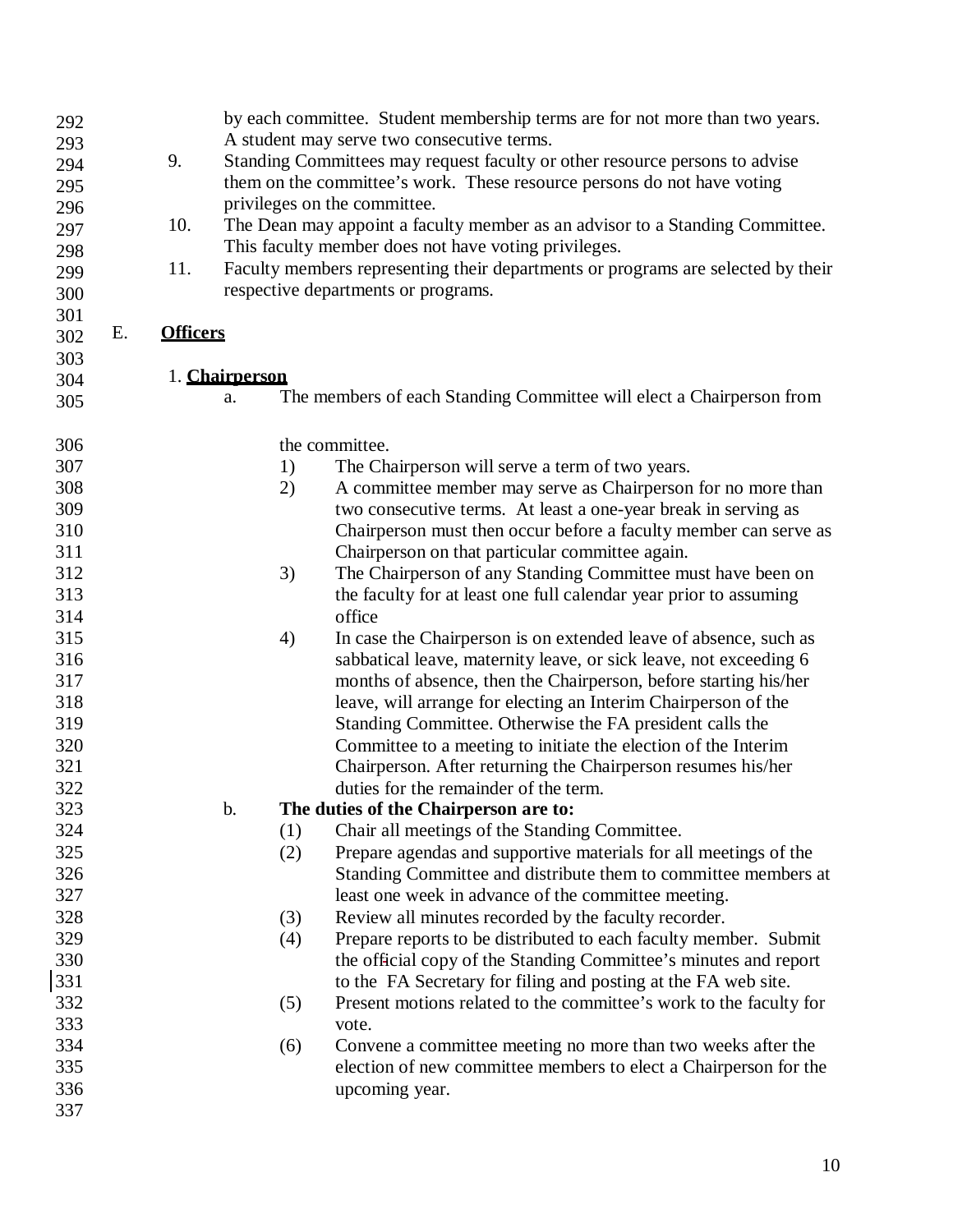| 338 | F.        | <b>Meetings of the Standing Committees</b>                                                 |
|-----|-----------|--------------------------------------------------------------------------------------------|
| 339 |           | Each Standing Committee will meet as often as necessary to carry out its stated<br>1.      |
| 340 |           | functions.                                                                                 |
| 341 |           | 2.<br>Each committee is authorized to create appropriate subcommittees to accomplish       |
| 342 |           | committee work. The committee will determine the size and distribution of the              |
| 343 |           | subgroups from the committee membership. One member from the subgroups                     |
| 344 |           | will be designated to serve as a liaison to the parent committee.                          |
| 345 |           | Recommendations from the subgroups will be sent to the parent committee for                |
| 346 |           | action.                                                                                    |
| 347 |           | 3.<br>A quorum of any committee meeting will consist of a majority of the voting           |
| 348 |           | members.                                                                                   |
| 349 |           | Any Faculty Assembly member may attend a regular, subgroup or special meeting<br>4.        |
| 350 |           | of a standing committee, after notifying the Chairperson.                                  |
| 351 |           |                                                                                            |
| 352 |           | <b>SPECIAL COMMITTEES</b>                                                                  |
| 353 |           | Special committees of the Faculty Assembly may be established as deemed necessary by       |
| 354 |           | the President of the Faculty Assembly, the Dean, the Associate Dean, or the                |
| 355 |           | Administrative Council of the School of Public Health.                                     |
| 356 |           |                                                                                            |
| 357 | A.        | <b>Purpose</b>                                                                             |
| 358 |           | Special and Ad Hoc committees shall be established to accomplish specified tasks.          |
| 359 |           |                                                                                            |
| 360 | <b>B.</b> | <b>Functions</b>                                                                           |
| 361 |           | The special committees will perform the task(s) for which they are created, hold such      |
| 362 |           | meetings as necessary to accomplish the specified tasks, and submit reports to the Faculty |
| 363 |           | Assembly, Dean and Administrative Council of the School of Public Health as requested.     |
| 364 |           |                                                                                            |
| 365 |           | <b>SPECIFIC PURPOSE, FUNCTIONS, AND MEMBERSHIP OF STANDING</b>                             |
| 366 |           | <b>COMMITTEES</b>                                                                          |
| 367 |           |                                                                                            |
| 368 |           | <b>Faculty Appointments, Promotions, and Tenure Committee</b>                              |
| 369 |           |                                                                                            |
| 370 |           | A. Purpose                                                                                 |
| 371 |           | 1. To recommend faculty members for appointment to the ranks of Associate Professor and    |
| 372 |           | Professor in accordance with the guidelines of the LSU Health-NO School of Public          |
| 373 |           | Health.                                                                                    |
| 374 |           | 2. To recommend faculty members for promotion to the ranks of Assistant Professor,         |
| 375 |           | Associate Professor, and Professor in accordance with the guidelines of the LSU Health-    |
| 376 |           | NO School of Public Health.                                                                |
| 377 |           | 3. To recommend applications for Grants of Tenure for tenure-track faculty members in      |
| 378 |           | accordance with the guidelines of the LSU Health-NO School of Public Health.               |
| 379 |           | 4. To recommend changes to the LSU Health-NO School of Public Health guidelines for        |
| 380 |           | appointments, promotions and tenure.                                                       |
| 381 |           |                                                                                            |
| 382 |           | <b>B.</b> Functions                                                                        |
|     |           |                                                                                            |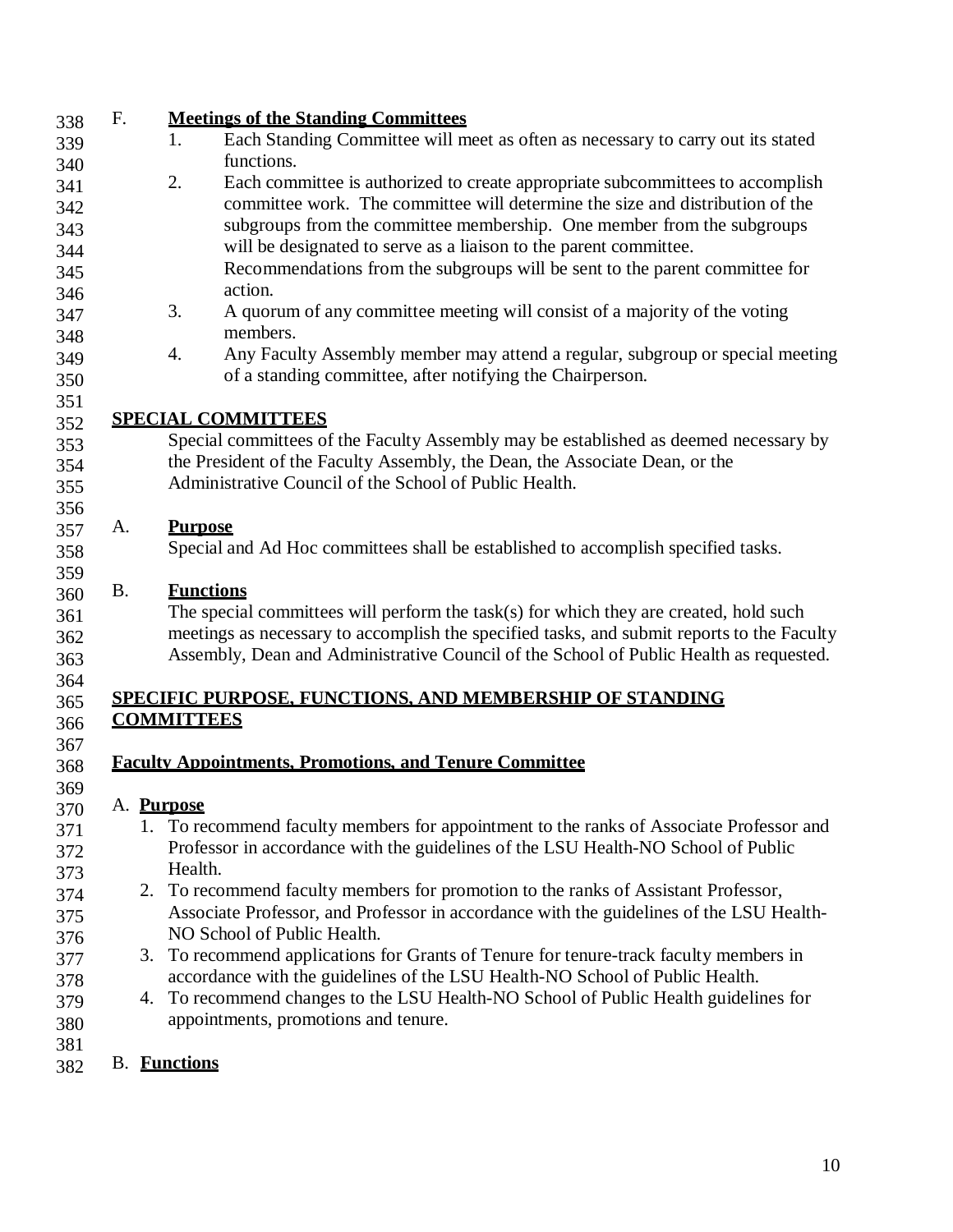| 383 |            | 1. Review, evaluate and vote on applications for appointment of faculty members to the      |
|-----|------------|---------------------------------------------------------------------------------------------|
| 384 |            | ranks of Associate Professor and Professor in accordance with the guidelines of the LSU     |
| 385 |            | Health-NO School of Public Health.                                                          |
| 386 |            | 2. Review, evaluate and vote on applications for promotion of faculty members to the ranks  |
| 387 |            | of Assistant Professor, Associate Professor, and Professor in accordance with the           |
| 388 |            | guidelines of the LSU Health-NO School of Public Health.                                    |
| 389 |            | 3. Review, evaluate and vote on applications of Grants of Tenure in accordance with the     |
| 390 |            | guidelines of the LSU Health-NO School of Public Health.                                    |
| 391 |            | 4. Forward committee recommendations on appointments, promotions, and tenure to the         |
| 392 |            | Dean for approval.                                                                          |
| 393 |            | 5. Develop and periodically review LSU Health-NO School of Public Health "Faculty           |
| 394 |            | Appointments, Promotion, and Tenure Procedural Guidelines and Evaluation Criteria"          |
| 395 |            | and make recommendations to the Dean for approval.                                          |
| 396 |            | 6. Make current guidelines for appointments, promotion, and tenure available to all faculty |
| 397 |            | members.                                                                                    |
| 398 |            |                                                                                             |
| 399 |            | C. Membership                                                                               |
| 400 |            | Academic Program Representative. To minimize redundancy, each Academic Program              |
| 401 |            | Director shall appoint another eligible senior faculty member, as defined in the SPH        |
| 402 |            | APT Procedural Guidelines, to serve as representative. In addition to the Academic          |
| 403 |            | Program Representatives, the APT Committee shall include:                                   |
| 404 |            | 2 senior tenured faculty members elected by the Faculty Assembly                            |
| 405 |            | 1 senior tenured faculty member appointed by the Dean                                       |
| 406 |            |                                                                                             |
| 407 |            |                                                                                             |
| 408 |            |                                                                                             |
| 409 |            |                                                                                             |
| 410 |            | <b>Curriculum Committee:</b>                                                                |
| 411 |            |                                                                                             |
| 412 | A. Purpose |                                                                                             |
| 413 |            | 1. To plan, review, and monitor academic programs to ensure consistency with the            |
| 414 |            | philosophy and mission of the LSU Health-NO School of Public Health and the LSU             |
| 415 |            | Health Sciences Center, and in accordance with criteria of the Council on Education for     |
| 416 |            | Public Health.                                                                              |
| 417 |            | 2. To provide educational oversight and strategic policy recommendations for the            |
| 418 |            | development of instructional courses and programs offered by the LSU Health-NO SPH.         |
| 419 |            | 3. To coordinate curricula among SPH programs and partner institutions (e.g. LSU Health-    |
| 420 |            | NO Graduate School).                                                                        |
| 421 |            |                                                                                             |
| 422 |            | <b>B.</b> Functions                                                                         |
| 423 |            | 1. Develops, periodically reviews and recommends revision of curriculum objectives,         |
| 424 |            | content, competencies and implementation for all academic programs and degrees              |
|     |            |                                                                                             |
| 425 |            | within the SPH, regardless of method of delivery (e.g. classroom or distance                |
| 426 |            | learning).                                                                                  |
| 427 |            |                                                                                             |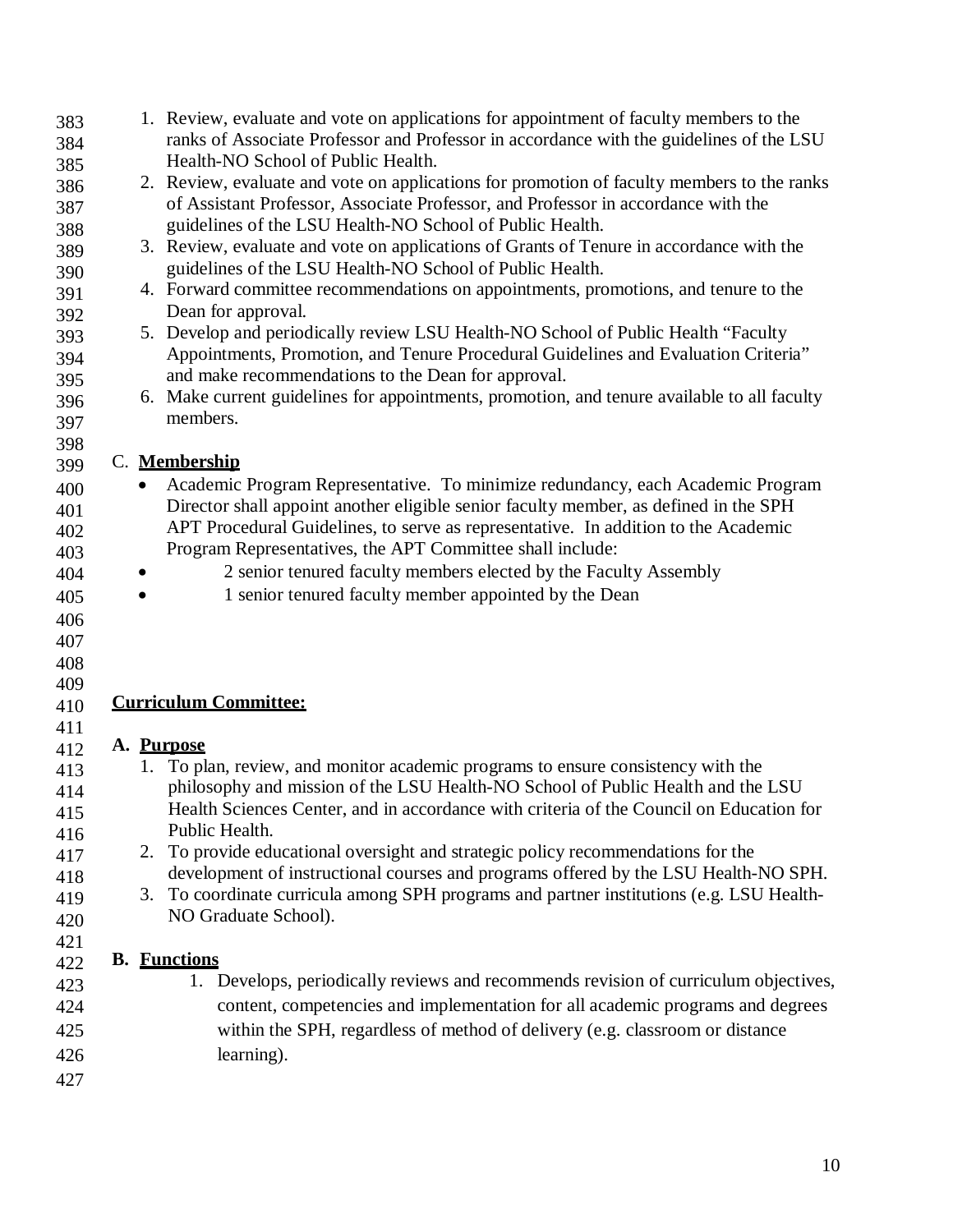| 428        |           | 2. Develops policies and procedures for applying consistent standards, performance                                           |
|------------|-----------|------------------------------------------------------------------------------------------------------------------------------|
| 429        |           | and evaluation requirements across programs including examination and grading                                                |
| 430        |           | policies, and practical and culminating experiences.                                                                         |
| 431        |           | 3. Develops policies with the office of the Associate Dean for Academic Affairs to                                           |
| 432        |           | enhance the quality of education at the SPH.                                                                                 |
| 433        |           | 4. Recommends policies for actions related to student academic standing including                                            |
| 434        |           | advancement, graduation, dismissal and student requests to deviate from academic                                             |
| 435        |           | policies.                                                                                                                    |
| 436        |           |                                                                                                                              |
| 437        |           | C. Membership                                                                                                                |
| 438        |           | Associate Dean for Academic Affairs (ex officio, non-voting)                                                                 |
| 439        |           | Representatives selected by each academic program (Biostatistics, Environmental                                              |
| 440        |           | Health, Epidemiology, Behavioral and Community Health Sciences, and Health                                                   |
| 441        |           | Policy/Systems Management)                                                                                                   |
| 442<br>443 | $\bullet$ | 3 Student Representatives, eligible for a two-year term of service, selected by the Student<br>Government Association (SGA): |
|            |           | Two MPH students, each from different academic areas, selected to maintain a<br>$\bullet$                                    |
| 444        |           | balance between first and subsequent-year students                                                                           |
| 445        |           |                                                                                                                              |
| 446        |           | One PhD student<br>$\bullet$                                                                                                 |
| 447        |           |                                                                                                                              |
| 448        |           | <b>Faculty and Student Grievance Committee</b>                                                                               |
| 449        |           |                                                                                                                              |
| 450        | A.        | <b>Purpose</b><br>To provide formal recommendations to the Dean on unresolved matters of<br>1.                               |
| 451        |           | grievance.                                                                                                                   |
| 452        |           | To represent the School faculty position on unresolved matters of grievance.<br>2.                                           |
| 453<br>454 |           |                                                                                                                              |
| 455        | <b>B.</b> | <b>Functions</b>                                                                                                             |
| 456        |           | Determine whether an appeal actually sets forth an appealable issue.<br>1.                                                   |
| 457        |           | 2.<br>Conduct hearings on unresolved complaints involving faculty work situations or                                         |
| 458        |           | student academic situations that assert that: a policy, rule, or regulation has been                                         |
| 459        |           | violated or applied improperly; no policy, rule, or regulation exists where one                                              |
| 460        |           | should; or there has been unfair or inequitable treatment.                                                                   |
| 461        |           | 3.<br>Conduct any independent investigation necessary including calling witnesses.                                           |
| 462        |           | Render a written report to the Dean on each appeal.<br>4.                                                                    |
| 463        |           | 5.<br>Develop, annually review, and amend as necessary the formal School of Public                                           |
| 464        |           | Health Procedures for Faculty Grievances and Appeals.                                                                        |
| 465        |           |                                                                                                                              |
| 466        | C.        | <b>Membership</b>                                                                                                            |
| 467        |           | Five Faculty Assembly members: three elected by the Faculty Assembly, each<br>$\bullet$                                      |
| 468        |           | from different programs, and two appointed by the Dean.                                                                      |
| 469        |           | Two students selected by the SGA will serve on the committee only when matters<br>$\bullet$                                  |
| 470        |           | of student grievances are being considered.                                                                                  |
| 471        |           |                                                                                                                              |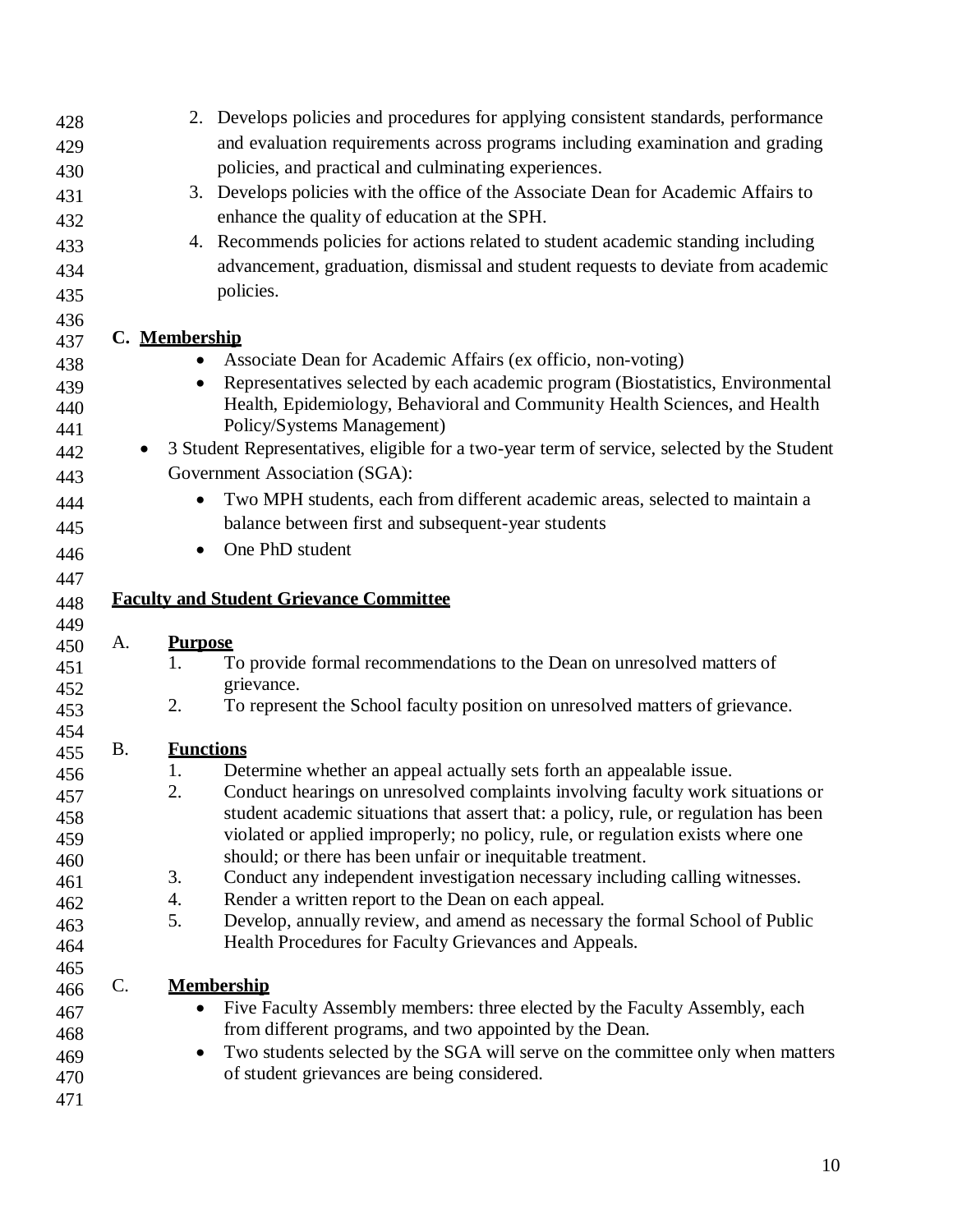| D. | <b>General Provisions</b>             |                                                                                                |  |  |
|----|---------------------------------------|------------------------------------------------------------------------------------------------|--|--|
|    |                                       | 1. All parties to the appeal shall attempt to resolve the conflict or dispute at the           |  |  |
|    | lowest administrative level possible. |                                                                                                |  |  |
|    |                                       | 2. Any committee member believing it to be inappropriate for him/her to hear and               |  |  |
|    |                                       | vote on a particular case due to a perceived conflict of interest shall recuse                 |  |  |
|    |                                       | him/herself prior to the formal hearing.                                                       |  |  |
|    |                                       | 3. A minimum of four committee members must be present at each session.                        |  |  |
|    |                                       | 4. All grievance procedures shall be conducted in accordance with School of Public             |  |  |
|    |                                       | Health policies and procedures.                                                                |  |  |
|    |                                       |                                                                                                |  |  |
|    |                                       | <b>Bylaws, Nominations and Elections Committee</b>                                             |  |  |
|    |                                       |                                                                                                |  |  |
|    |                                       | To maintain, interpret, and revise the Bylaws as required in order to sustain the              |  |  |
|    |                                       | integrity of the organization.                                                                 |  |  |
|    |                                       | To establish nomination and election policies and procedures for the LSU Health-               |  |  |
|    |                                       | NO School of Public Health.                                                                    |  |  |
|    |                                       |                                                                                                |  |  |
|    |                                       |                                                                                                |  |  |
|    |                                       | Review Bylaws annually.                                                                        |  |  |
|    |                                       | Interpret the meaning and intent of the Bylaws upon request by the faculty.                    |  |  |
|    | 3.                                    | Provide for revision of School of Public Health Bylaws, as stated in Article VIII.             |  |  |
|    |                                       | Accept written proposals for revision of the Bylaws upon request from any<br>a.                |  |  |
|    |                                       | full-time faculty member. These proposals must contain the rationale for                       |  |  |
|    |                                       | the change as well as the specific changes requested. The Bylaws                               |  |  |
|    |                                       | Committee may request additional information from those submitting the                         |  |  |
|    |                                       | proposed revision.                                                                             |  |  |
|    |                                       | $\mathbf b$ .<br>Review the proposals and their subsequent impact upon present Bylaws.         |  |  |
|    |                                       | The recommendation(s) of the Bylaws Committee will be presented and                            |  |  |
|    |                                       | the Faculty Assembly will vote on the revisions.                                               |  |  |
|    |                                       | Solicit nominations for elected positions.                                                     |  |  |
|    |                                       | Prepare a ballot for the election of officers of the Faculty Assembly and all                  |  |  |
|    |                                       | elected members of Standing Committees within the School of Public Health.                     |  |  |
|    |                                       | Circulate the official ballot to voting members of the faculty two (2)<br>a.                   |  |  |
|    |                                       | weeks prior to election deadline.                                                              |  |  |
|    |                                       | Coordinate with the Secretary to tally and report the election results to the<br>$\mathbf b$ . |  |  |
|    |                                       | faculty.                                                                                       |  |  |
|    |                                       | Retain ballots and signed tally sheets in a sealed envelope (held by the<br>$\mathbf{c}$ .     |  |  |
|    |                                       | designated recorder) for thirty (30) days, after which time the ballots will                   |  |  |
|    |                                       | be destroyed unless a challenge has been received from a voting faculty                        |  |  |
|    |                                       | member.                                                                                        |  |  |
|    |                                       | Coordinate with the Secretary to provide the roster of Standing Committee<br>d.                |  |  |
|    |                                       | membership and elected representatives every July.                                             |  |  |
|    |                                       |                                                                                                |  |  |
|    | 6.                                    | Provide for special elections to fill vacancies within one (1) month, unless the               |  |  |
|    |                                       | vacancy occurs within ninety (90) days of the end of the term.                                 |  |  |
|    | A.<br><b>B.</b>                       | <b>Purpose</b><br>1.<br>2.<br><b>Functions</b><br>1.<br>2.<br>4.<br>5.                         |  |  |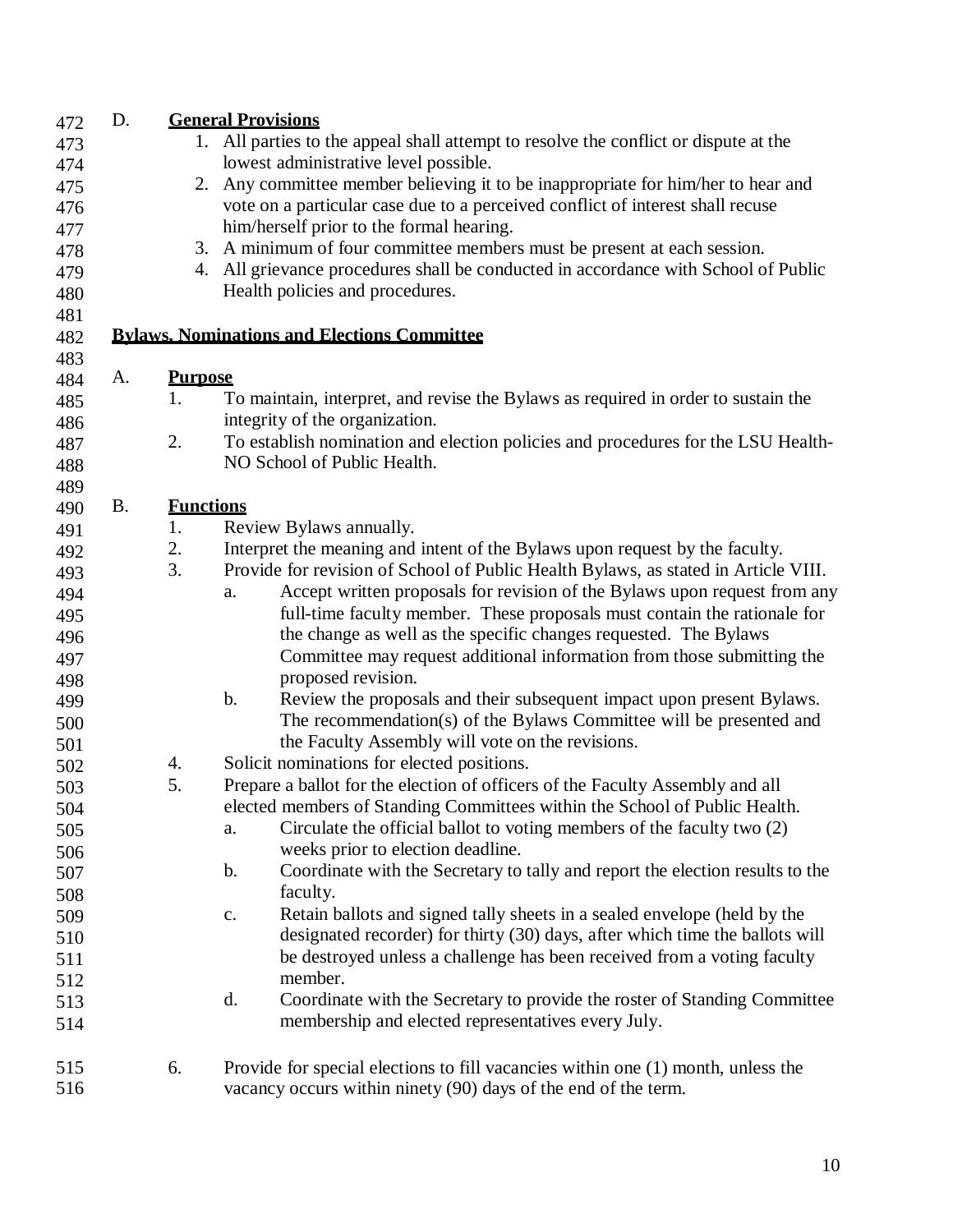| 517 |                                                                                                | 7.             | Hold elections for Special and Ad Hoc committees as requested by the President                         |  |
|-----|------------------------------------------------------------------------------------------------|----------------|--------------------------------------------------------------------------------------------------------|--|
| 518 |                                                                                                |                | of the Faculty Assembly and/or the Dean.                                                               |  |
| 519 |                                                                                                | 8.             | Establish details of the election process.                                                             |  |
| 520 |                                                                                                |                |                                                                                                        |  |
| 521 | C.                                                                                             |                | <b>Membership</b>                                                                                      |  |
| 522 |                                                                                                |                | 2 faculty members elected from Faculty Assembly                                                        |  |
| 523 |                                                                                                |                | Past President/President-Elect                                                                         |  |
| 524 |                                                                                                |                |                                                                                                        |  |
| 525 |                                                                                                |                | <u>ARTICLE VII. LSU Health-NO FACULTY SENATE REPRESENTATIVES</u>                                       |  |
| 526 |                                                                                                |                | Assembly representatives to the LSU Health-NO Faculty Senate (Senators) must meet the                  |  |
| 527 |                                                                                                |                | membership criteria for the LSU Health-NO School of Public Health Faculty Assembly as                  |  |
| 528 |                                                                                                |                | outlined in Article III of these Bylaws. Five senators shall be selected to serve on the Faculty       |  |
| 529 |                                                                                                |                | Senate as representatives of the School of Public Health's Faculty Assembly. These senators            |  |
| 530 |                                                                                                |                | will be elected by the Faculty Assembly.                                                               |  |
| 531 |                                                                                                |                |                                                                                                        |  |
| 532 |                                                                                                |                | The election of Senators will take place in conjunction with annual elections of Faculty               |  |
| 533 |                                                                                                |                | Assembly officers and committee members, or by special election as needed to fill vacancies            |  |
| 534 |                                                                                                |                | opening up between annual elections.                                                                   |  |
| 535 |                                                                                                |                |                                                                                                        |  |
| 536 |                                                                                                |                | The length of a Senator's term is three years, and their term of office shall begin on July 1.         |  |
| 537 |                                                                                                |                | Delegates are required to attend Faculty Senate meetings. If a Senator cannot attend a meeting,        |  |
| 538 |                                                                                                |                | the Senator may give proxy in writing to another member of the Faculty Assembly.                       |  |
| 539 |                                                                                                |                |                                                                                                        |  |
| 540 |                                                                                                |                | The rights and duties of the Senators are outlined in the bylaws of the LSU Health-NO Faculty          |  |
| 541 | Senate.                                                                                        |                |                                                                                                        |  |
| 542 |                                                                                                |                |                                                                                                        |  |
| 543 |                                                                                                |                |                                                                                                        |  |
| 544 |                                                                                                |                | ARTICLE VIII. REPRESENTATIVES TO THE DEAN'S ADMINISTRATIVE                                             |  |
| 545 |                                                                                                | <b>COUNCIL</b> |                                                                                                        |  |
| 546 |                                                                                                |                | Assembly representatives to the LSU Health-NO School of Public Health Dean's Administrative            |  |
| 547 |                                                                                                |                | Council must meet membership criteria for the LSU Health-NO School of Public Health Faculty            |  |
| 548 |                                                                                                |                | Assembly as outlined in Article III of these Bylaws. Two representatives shall be elected, one         |  |
| 549 |                                                                                                |                | junior faculty member (rank of Instructor or Assistant Professor) and one senior faculty member        |  |
| 550 |                                                                                                |                | (rank of Associate or Full Professor). The President of the SPH Faculty Assembly shall serve as        |  |
| 551 |                                                                                                |                | the third representative (ex officio). The election of these representatives will take place in        |  |
| 552 | conjunction with annual elections of Faculty Assembly officers and committee members, or by    |                |                                                                                                        |  |
| 553 | special election as needed to fill vacancies opening up between elections. Each representative |                |                                                                                                        |  |
| 554 |                                                                                                |                | shall serve for two years or until their successor is elected, and their term of office shall begin on |  |
| 555 | July 1.                                                                                        |                |                                                                                                        |  |
| 556 |                                                                                                |                |                                                                                                        |  |
| 557 |                                                                                                |                |                                                                                                        |  |
| 558 |                                                                                                |                | <b>ARTICLE VIII. SUSPENSION AND REVISION OF THE BYLAWS</b>                                             |  |
| 559 |                                                                                                |                |                                                                                                        |  |
| 560 |                                                                                                |                | <b>SUSPENSION OF THE BYLAWS</b>                                                                        |  |
|     |                                                                                                |                |                                                                                                        |  |

- 561 The entire Bylaws document cannot be suspended. Only a specific part of the Bylaws (e.g., a
- 562 specific article or section of an article) can be suspended by a two-thirds majority vote.